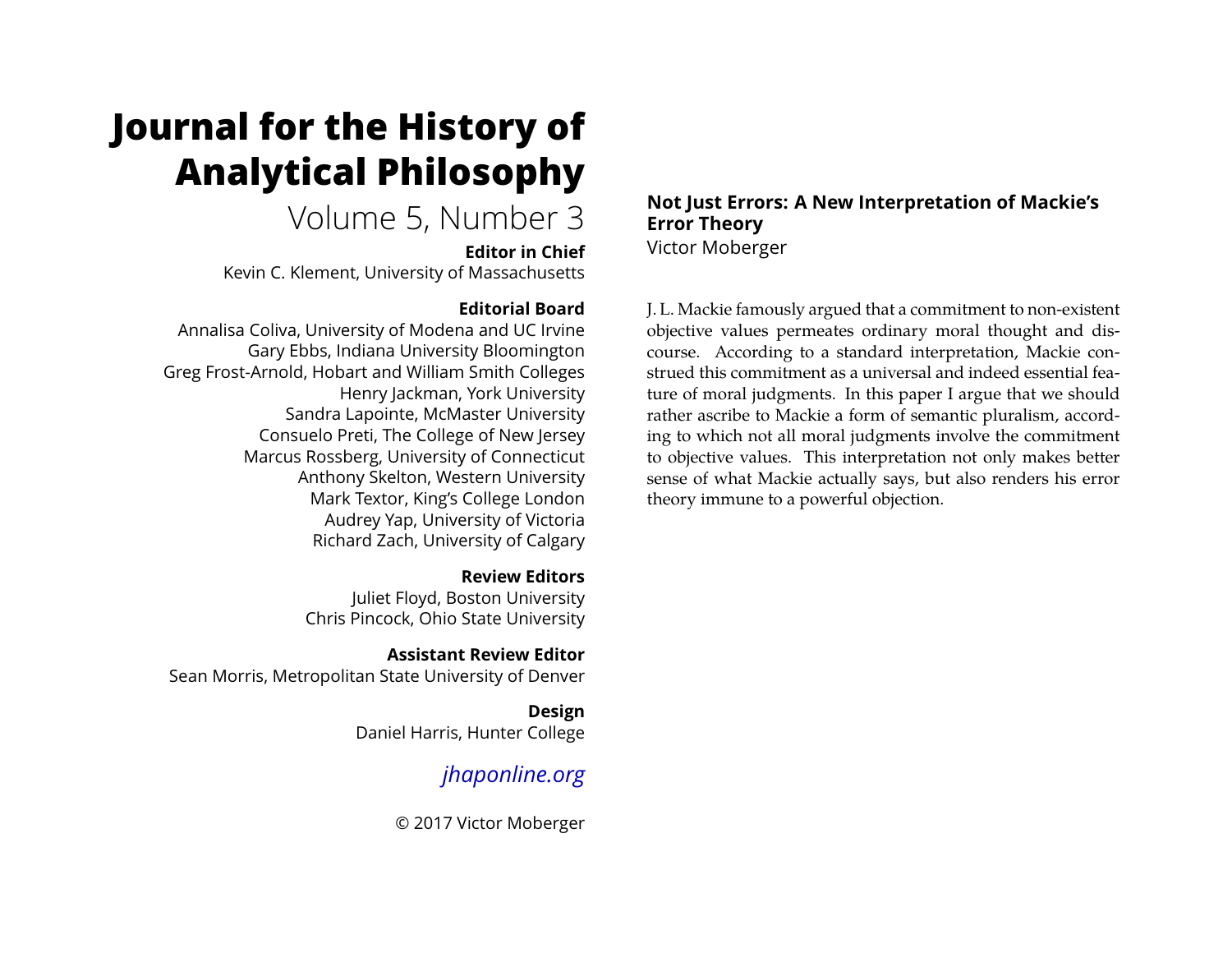# **Not Just Errors: A New Interpretation of Mackie's Error Theory**

Victor Moberger

### **1. Introduction**

J. L. Mackie famously argued that a metaphysical error permeates ordinary moral thought and discourse. Roughly put, the error consists in a commitment to objective values, when there are in fact no such things. Mackie called this view an "error theory"  $(1977, 35)$  $(1977, 35)$  $(1977, 35)$ .<sup>1</sup>

My aim in this paper is exegetical. I will be concerned with the issue of how to properly understand Mackie's error theory. It seems to me that he is widely misunderstood, and I will suggest a different interpretation which makes better sense of what he actually says. More specifically, I will argue that Mackie's moral semantics is more complicated than is usually assumed.

The paper is structured as follows. In section [2](#page-1-1) I present Mackie's error theory and its standard interpretation. In section [3](#page-2-0) I argue against this interpretation and in favor of my alternative interpretation, which is then further fleshed out and defended in section [4.](#page-7-0) Finally, in section  $5$  I suggest that the proposed interpretation renders Mackie's error theory immune to a powerful objection.

#### <span id="page-1-1"></span>**2. Mackie's Error Theory and the Standard Interpretation**

Mackie's error theory has two parts, one *semantic* and the other *ontological*.

According to the semantic part, ordinary moral thought and talk involve what Mackie calls "a claim to objectivity, an assumption that there are objective values"  $(1977, 35)$  $(1977, 35)$ .<sup>[2](#page-1-2)</sup> By "objective values" Mackie has in mind facts or properties with a special kind of prescriptive or action-guiding *authority*. One gets the impression that he struggles to convey the content of this notion, using a wide variety of terms, phrases, and (sometimes bizarre) metaphors. These seemingly point in different directions, and it is a good question exactly what Mackie is after.[3](#page-1-3) For present purposes, however, it is sufficient to highlight one prominent theme in Mackie's explication, namely the idea that objective values would be *objectively* prescriptive, in that the prescriptions or requirements would be independent of us and our beliefs, desires, social conventions, and so forth. He writes:

<span id="page-1-0"></span><sup>&</sup>lt;sup>1</sup>Mackie defended the error theory already in a [1946](#page-12-1) paper, dramatically titled "A Refutation of Morals." The central work in this context is however Mackie's seminal *Ethics: Inventing Right and Wrong* [\(1977\)](#page-12-0). Relevant discussions are also found in his *Hume's Moral Theory* [\(1980\)](#page-12-2) and *The Miracle of Theism* [\(1982\)](#page-12-3).

<span id="page-1-2"></span><sup>2</sup>Unless otherwise indicated, subsequent parenthetical page references are to [Mackie](#page-12-0) [\(1977\)](#page-12-0).

<span id="page-1-3"></span><sup>3</sup>Throughout the first chapter of *Ethics* the prescriptive authority of objective values is alternately characterized as "external," "intrinsic," "objective," "necessary," "categorical," and "absolute." In addition to this action-*guiding* aspect, Mackie thinks objective values would also be action-*motivating*, in the sense that mere acquaintance with an objective value would be sufficient to ensure compliance, overriding any other potential source of motivation (23–24, 40). Concerning bizarre metaphors: At one point Mackie compares a demand for payment to an "immaterial suction-pipe" or "invisible hook reaching out . . . and fishing for the money". Similarly, being obligated is likened to being "tied down [by] an invisible cord" (74). Richard Joyce [\(2001,](#page-12-4) 28–29) suggests an interesting diagnosis of these metaphors (and a similar one used by Bentham). Rather than reflecting eccentricity on Mackie's part, they may be a symptom of *nonsensicality* built into the very heart of our notion of moral authority, a notion which (so the suggestion goes) simply cannot be explicated in clear terms without losing its pre-theoretical flavor. See also [Joyce](#page-12-5) [\(2008,](#page-12-5) 257).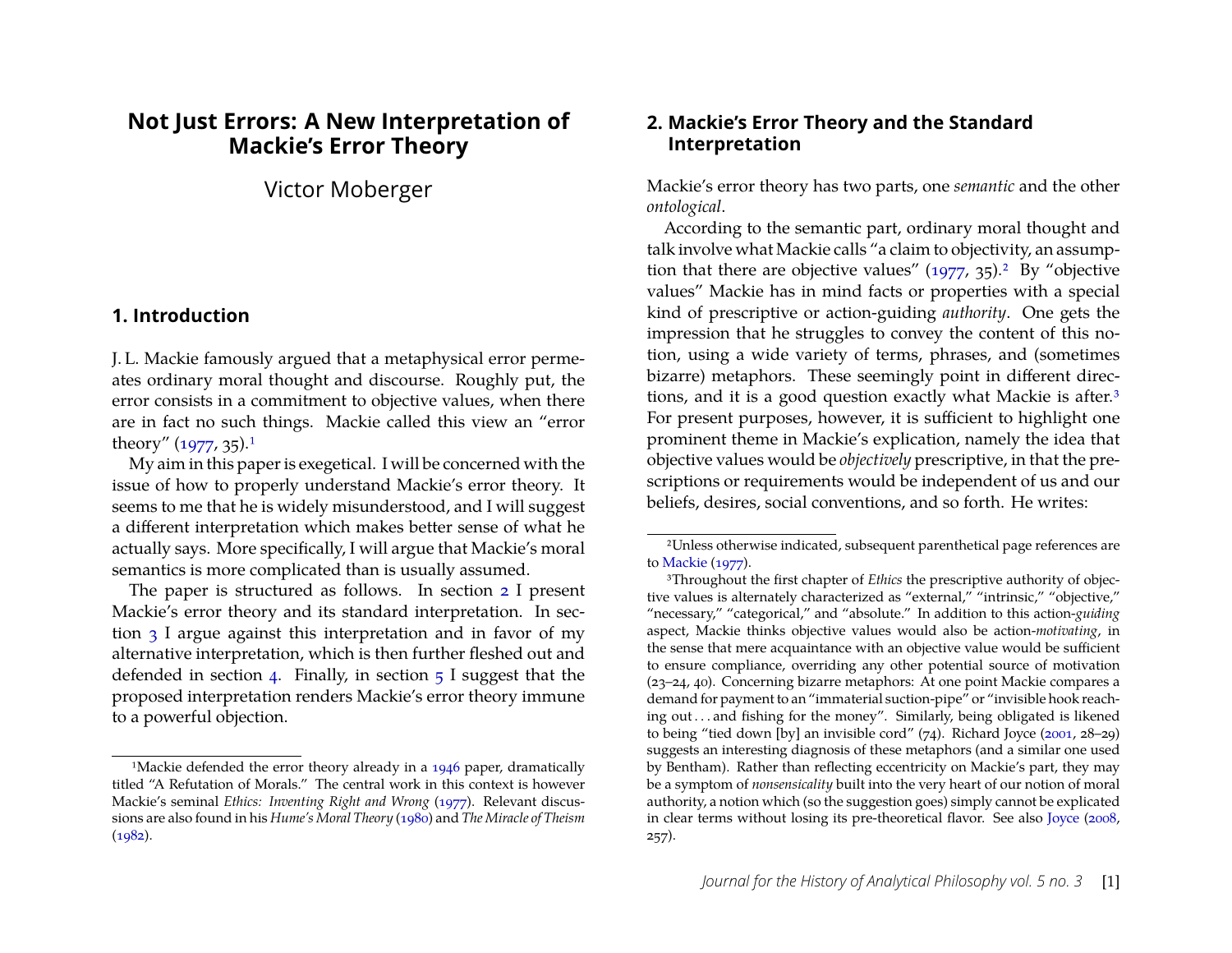Someone who uses the concept of objective moral value will suppose that there are requirements which simply are there, in the nature of things, without being the requirements of any person or body of persons, even God. (59)

According to the semantic part of the error theory, then, ordinary moral thought and discourse involve ascriptions of objectively prescriptive properties to actions and other objects of evaluation.

According to the ontological part, however, the world does not (and perhaps could not) validate this claim to objectivity. As Mackie succinctly puts it: "There are no objective values" (15). His primary reason for drawing this conclusion is that objective values are just too metaphysically weird (or "queer") to exist  $(38-42).4$  $(38-42).4$  $(38-42).4$  "If there were objective values," he says, "then they would be entities or qualities or relations of a very strange sort, utterly different from anything else in the universe" (38). What makes objective values metaphysically suspicious from Mackie's point of view appears to be that they cannot be accommodated within a scientific or naturalistic worldview. Such a worldview has room for requirements or prescriptions which can be accounted for in terms of scientifically respectable natural properties, such as psychological or social properties. Objective prescriptions cannot (even in principle) be understood in such a way, however, and so to accommodate them we need to postulate metaphysically extravagant *non-natural* facts and properties. We should not just avoid postulating such facts or properties; we should *deny* that there are any such things.<sup>[5](#page-2-2)</sup>

According to Mackie's error theory, then, ordinary moral thought and language involve a commitment to non-existent objective values. That much is beyond controversy. There are questions, however, about how the theory construes the scope and modal status of this commitment. According to the standard interpretation (see, e.g., [Smith 1994,](#page-12-8) 64; [Joyce 2001,](#page-12-4) 16–17; [Shafer-Landau 2003,](#page-12-9) 19–20; [Finlay 2008,](#page-11-0) 347–52; [Olson 2014,](#page-12-10) 41), Mackie makes the following two claims:

- <span id="page-2-3"></span>(1) *All* moral judgments involve the claim to objectivity.
- <span id="page-2-4"></span>(2) The commitment to objective values is an *essential* feature of moral judgments (in the sense that no judgment counts as a moral one without it).

This interpretation seems to me mistaken. In the following two sections I will argue that Mackie accepts neither  $(1)$  nor  $(2)$ . I will also defend a specific alternative interpretation.

## <span id="page-2-0"></span>**3. Semantic Pluralism**

We should rather interpret Mackie as a semantic *pluralist*.[6](#page-2-5) On this interpretation Mackie holds that there are two different strands of moral discourse, about which different semantic stories should be told. One of these strands is the objectivist one, which essentially involves the metaphysically erroneous commitment to objective values. There is no doubt that Mackie thinks of this claim to objectivity as pervasive. As he puts it, "the traditional moral concepts of the ordinary man as well as of the main line of western philosophers are concepts of objective

<span id="page-2-1"></span><sup>4</sup>Another reason is the prevalence of moral *disagreement*, which Mackie takes to support the claim that our moral judgments are not causally shaped by objective values; instead they reflect our "ways of life." This, in turn, he takes to suggest that there are no objective values [\(1946,](#page-12-1) 78–79; [1977,](#page-12-0) 36–38).

<span id="page-2-2"></span><sup>5</sup>This, at least, is a common interpretation of how Mackie's argument from queerness is supposed to work. See for example [Timmons](#page-12-6) [\(1999,](#page-12-6) 49–51) and [Sturgeon](#page-12-7) [\(2006,](#page-12-7) 93, 110). Note however that Mackie does not think that postulating non-natural facts and properties is *sufficient* to make room for objective prescriptions. He denies, after all, that divine commands—presumably

paradigmatic examples of non-natural entities—would do [\(1977,](#page-12-0) 59; [1982,](#page-12-3) 114–15; cf. [1977,](#page-12-0) 48, 230–31).

<span id="page-2-5"></span><sup>6</sup>This type of view is developed in [Gill](#page-11-1) [\(2009\)](#page-11-1) and [Francén Olinder](#page-11-2) [\(2012\)](#page-11-2). See also [Loeb](#page-12-11) [\(2008\)](#page-12-11) and [Joyce](#page-12-12) [\(2012\)](#page-12-12). For criticism, see [Johansson and Olson](#page-12-13)  $(2015).$  $(2015).$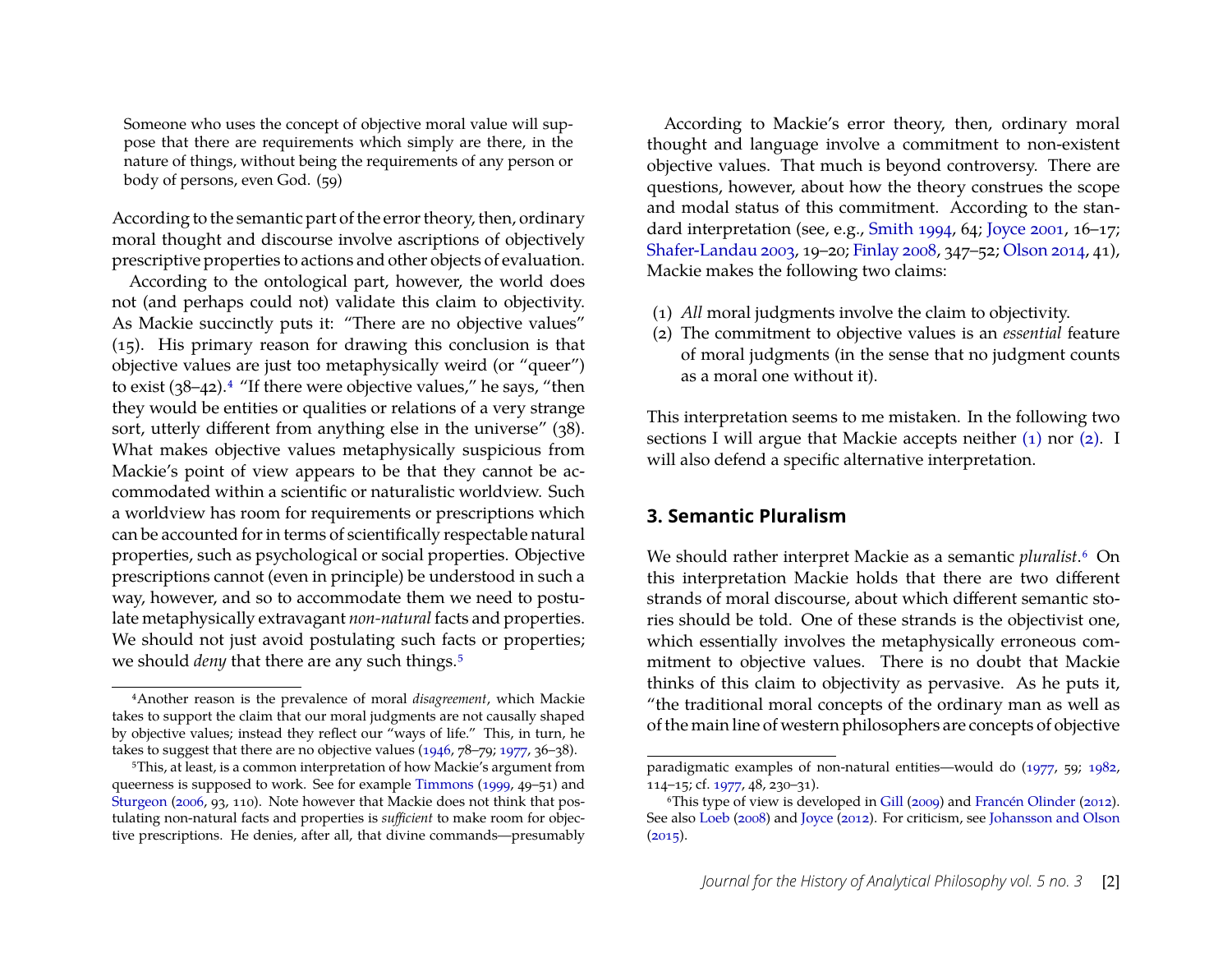value"  $(35)$ .<sup>[7](#page-3-0)</sup> However, on the pluralist view that I will ascribe to Mackie there is also an additional strand of moral discourse, one that does not involve the claim to objectivity.

If there is such a non-objectivist strand, then it follows that moral judgments are not essentially committed to objective values—if some sentences and thoughts manage to be moral ones without involving the claim to objectivity, then this claim cannot be an essential feature of moral judgments. Thus, [\(2\)](#page-2-4) implies [\(1\),](#page-2-3) and so if Mackie holds a pluralist view, which implies that  $(1)$  is false, then we have to assume that he denies  $(2)$  as well. But there is also independent evidence that Mackie denies [\(2\),](#page-2-4) as we will see below. This, in turn, supports a pluralist interpretation, as the pluralist view makes it intelligible how the claim to objectivity could be merely contingent. If all of our actual moral judgments are committed to objective values, then it is not clear how this commitment could be removed without "changing the subject." There is no such difficulty if there is *already* a non-objectivist strand of moral discourse.

In section [4](#page-7-0) I will ascribe to Mackie a particular view of how non-objective moral judgments behave semantically. First, however, I want to support the claim that he thinks there *are* such judgments. The following four subsections build a cumulative case for this interpretation, with each of them pointing to a separate piece of evidence.

#### **3.1. The way Mackie presents the claim to objectivity in moral discourse**

Let me begin by simply quoting some passages which immediately suggest that the standard interpretation is mistaken (emphases added):

[I]t can plausibly be maintained at least that *many* moral judgements contain a categorically imperative element. (29)

*[M]ost* people in making moral judgements implicitly claim, among other things, to be pointing to something objectively prescriptive  $\ldots$   $(35)^8$  $(35)^8$ 

[In] everyday moral judgements...the claim for moral authority  $\dots$  is *ordinarily* there  $\dots$  (41–42)

[E]thical uses [of "good"] are particularly *likely* to [involve] the concept of objective moral value  $\dots$  (59)

[T]he *main* ethical use [of "good"] does refer to supposed intrinsic requirements  $\ldots$  (63)

The belief in objective moral requirements [is] implicit in *much* ordinary moral thinking  $\ldots$  [\(1980,](#page-12-2) 141–42)

These would be odd things for Mackie to say if he thought that the claim to objectivity was a universal feature of moral judgments. This counts against the standard interpretation.

It is of course possible that Mackie is merely expressing uncertainty about whether the claim to objectivity applies to all moral judgments, and so the quoted passages admittedly do not force a pluralist interpretation (on which he holds that it does not). But they are at least congenial with such an interpretation.

#### **3.2. The way Mackie formulates his ontological claim**

A pluralist interpretation further allows us to make sense of the way Mackie formulates the denial of objective values. He never says that there are no moral values, only that there are no *objective* moral values. Even more telling are phrases like "values are not objective" (15) and "moral values are not objective" (18). These phrases suggest that Mackie does not deny that there

<span id="page-3-0"></span><sup>7</sup>Mackie cites Plato, Aristotle, Cudworth, Clarke, Price, Kant, Sidgwick, and Moore as examples of this main line of western philosophers (23–24, 30– 32, 46). Here one gets the impression that Mackie thinks a person's *metaethical* beliefs bear importantly on whether or not their first-order moral judgments involve the claim to objectivity.

<span id="page-3-1"></span><sup>8</sup>[Joyce and Kirchin](#page-12-14) [\(2010,](#page-12-14) xi–xii) notice Mackie's use of the phrase "most people" in this passage, but do not take it to indicate his real view. This would perhaps be reasonable if the passage in question were an anomaly in Mackie's presentation. But it is not.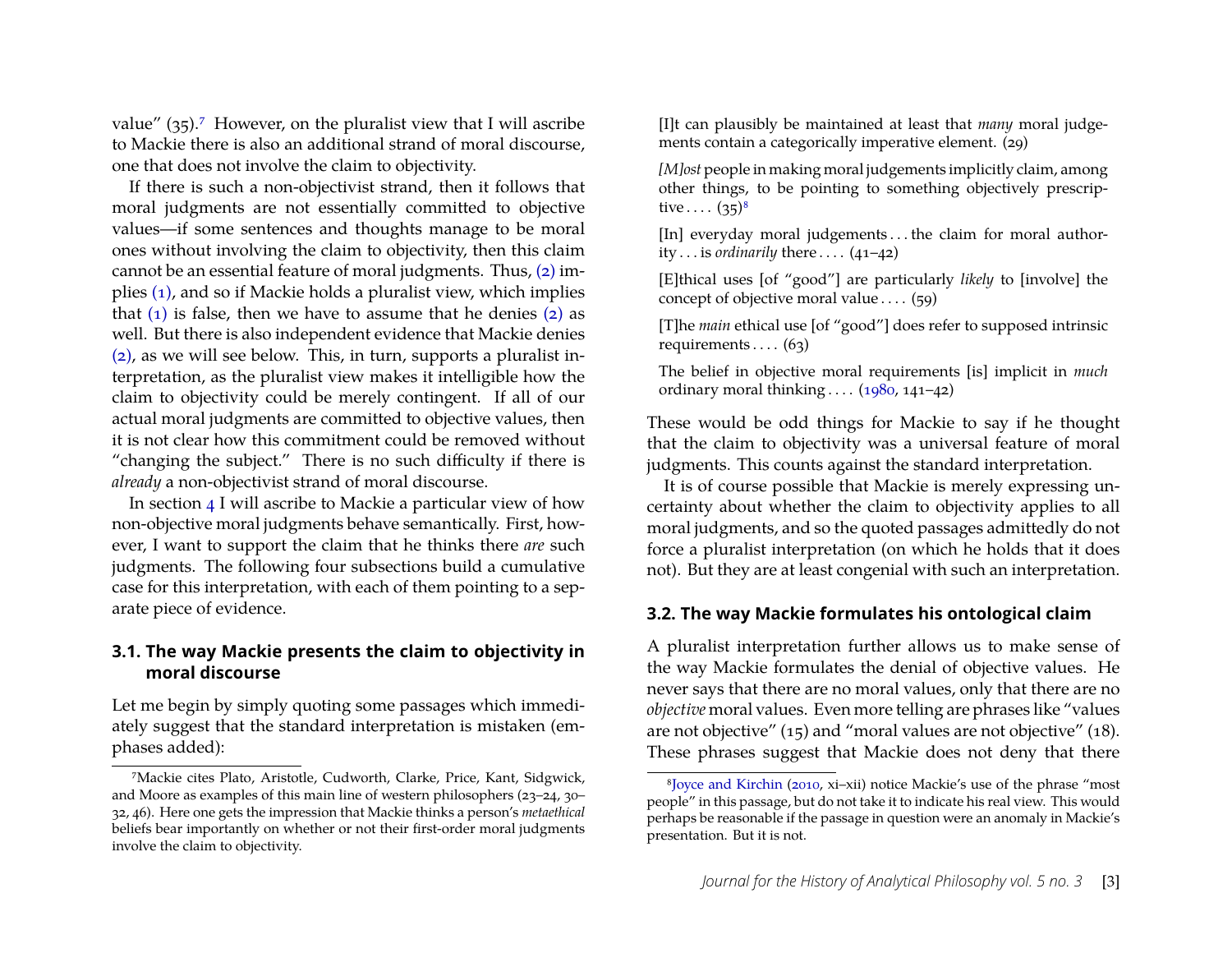are moral values; what he denies is rather that the moral values that exist are objective.[9](#page-4-0) The same goes for his choice of the term "moral subjectivism" (in addition to "moral scepticism") to refer to the denial of objective values (the term "moral nihilism" being conspicuously absent). The title of the first chapter of *Ethics*— "The Subjectivity of Values"—is a further case in point. $10$ 

Granted, by "values" Mackie appears to have in mind moral *properties* or *facts*, rather than moral *judgments*, and the ontological claim that there are non-objective moral properties or facts does not by itself entail the semantic claim that there are nonobjective moral judgments ascribing such properties or stating such facts. But the two claims are certainly congenial, and given that Mackie accepts the former it is plausible to ascribe to him also the latter.

Moreover, if Mackie accepts that there are non-objective moral properties and facts, then we also have reason to think that he does not regard the commitment to objective values as essential to moral judgments. It would be surprising if he maintained that, even though there are non-objective moral properties and facts, judgments that ascribe such properties or state such facts could not possibly count as *moral* judgments (unless they also involved the claim to objectivity). As I suggested above, this in turn supports a pluralist interpretation, since the pluralist view explains how the claim to objectivity could be a merely contingent feature of moral judgments.

#### **3.3. Mackie's reform proposal for moral discourse**

Another virtue of a pluralist interpretation is that it helps us make sense of Mackie's reform proposal for moral discourse. It may appear somewhat paradoxical that Mackie, having argued for a moral error theory in the first part of *Ethics*, should go on in the second part of the book to argue in favor of various first-order moral views. On the face of it this seems analogous to first putting forward arguments in favor of atheism, and then going on to engage in theological disputes.

Mackie emphasizes, however, that moral discourse fulfills a vital social function, and so we cannot just discard it the way we discarded for example phlogiston discourse upon discovering its errors.[11](#page-4-2) Rather, he suggests that we stop trying to discover objective moral truths, and . . .

. . . look at the matter in another way. Morality is not to be discovered but to be made: we have to decide what moral views to adopt, what moral stands to take.... [T]he object of the exercise [is] to decide what to do, what to support and what to condemn . . . .  $(106)$ 

It is not quite transparent what Mackie is saying here. Evidently he thinks we should retain the moral vocabulary as a socially useful means of influencing human behavior. But it is less obvious how the sketched scenario should be understood in metaethical terms.

Let us consider three possible interpretations, two of which assume that Mackie thinks of the claim to objectivity as essential to moral judgments. One possibility, given this assumption, is that he is suggesting that we continue to make moral judgments, and thus that we continue to believe and utter falsehoods, but (somehow) consciously and with an eye to their usefulness. In other

<span id="page-4-0"></span><sup>9</sup>This is also suggested by the way Mackie at one point summarizes his argument from queerness: "The difficulty of seeing how values could be objective is a fairly strong reason for thinking that they are not so" (24).

<span id="page-4-1"></span> $10$ Similar observations are made in [Berker](#page-11-3) [\(2011\)](#page-11-3). David Brink also suggests that Mackie is not a moral nihilist, but rather "adopts a constructivist or subjectivist position about the nature of value according to which we make or choose moral value" [\(1984,](#page-11-4) 112n3).

<span id="page-4-2"></span><sup>11</sup>He writes: "Men sometimes display active malevolence to one another, but even apart from that they are almost always concerned more with their selfish ends than with helping one another. The function of morality is primarily to counteract this limitation of men's sympathies" (108).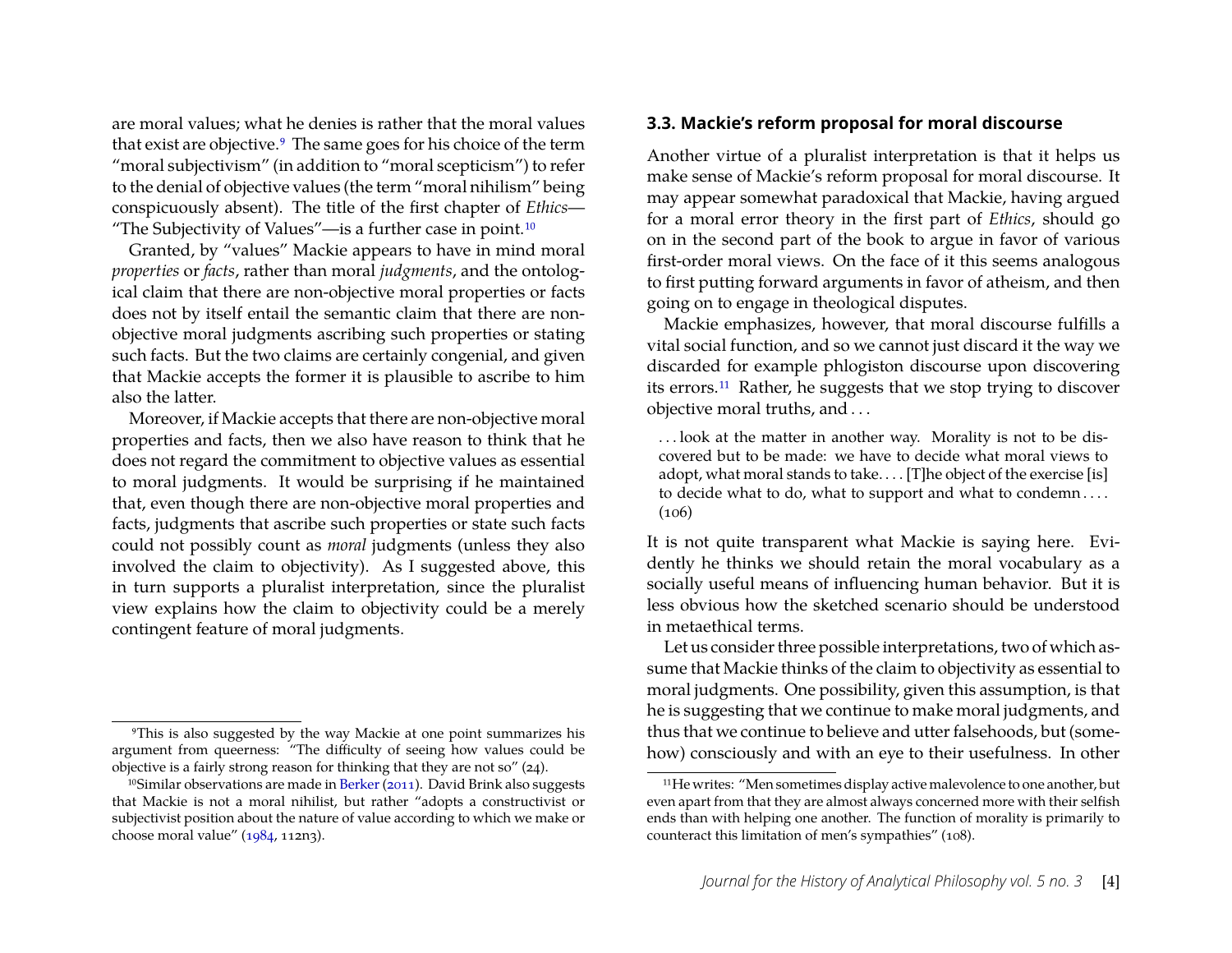words, nothing would change from a semantic point of view: we would still ascribe non-existent (or at least non-instantiated) objective moral properties to actions, people, social arrangements, etc.

Another possibility is that Mackie is suggesting that we stop making moral judgments altogether, and start using the moral vocabulary to do something else. Perhaps we might do with it what some rival semantic theory claims we have been doing all along, and which would amount to making moral judgments if that theory were correct. For example, we might start using the moral vocabulary to express our conative attitudes, or describe natural relations between our conative attitudes and various courses of action, or perhaps even to engage in some elaborate moral fiction. None of these alternatives would count as engaging in *moral* discourse, however.

If, on the other hand, we drop the assumption that Mackie thinks of the claim to objectivity as essential to moral judgments, then we can interpret him as saying that we should abandon the commitment to objective values without thereby abandoning moral discourse. We would still be making moral judgments, although ones that are free of metaphysical error.

This third interpretation strikes me as most plausible. The first interpretation (on which Mackie is suggesting that we continue to make objective moral judgments) is hard to reconcile with his talk of morality as something "to be made" (106). Morality would be made only in the trivial sense that we would form moral judgments, which is not plausibly what Mackie has in mind. Moreover, having weighed the pros and cons of morality, he suggests that we "are more likely to get its benefits without its disadvantages if we see through its claim to absolute or objective authority" [\(1980,](#page-12-2) 156). Although we might be able to see through the claim to objectivity and yet continue to make objective moral judgments, perhaps by compartmentalizing our minds in the way suggested by Jonas Olson [\(2014,](#page-12-10) 190–96), a

more straightforward interpretation is that Mackie is suggesting that the claim to objectivity be abandoned.[12](#page-5-0)

The second interpretation (on which Mackie is suggesting that we use the moral vocabulary to do something other than to make moral judgments) also seems implausible, since he describes the scenario as one in which we would have a morality, and in which we would adopt moral views and take moral stands. "My hope," he says, "is that concrete moral issues can be argued out without appeal to any mythical objective values or requirements or obligations" (199). Of course, he *might* mean by this merely that we should continue to use the moral vocabulary, but that would not be a charitable reading.

Given that the third interpretation is most plausible, we have further evidence that Mackie does not think of the claim to objectivity as essential to moral judgments—if it were essential then it would not be possible to abandon it and still make moral judgments. This, in turn, supports a pluralist interpretation, since the pluralist view explains how the suggested reform (as I have interpreted it) is possible. What Mackie is suggesting, then, is that we abandon the objectivist strand of moral discourse, and latch onto the metaphysically innocuous non-objectivist strand.[13](#page-5-1)

<span id="page-5-0"></span><sup>12</sup>An anonymous referee objected that it is not so far-fetched to read Mackie as suggesting compartmentalization, the reason being that Mackie does not think compartmentalization is problematic from a psychological point of view, but rather suggests that it is a frequently occurring phenomenon, at least with respect to religious belief [\(1982,](#page-12-3) 220–21). But my claim is not that we should interpret Mackie as suggesting that the claim to objectivity be abandoned because he sees some *psychological* problem with compartmentalization. Rather, it is because otherwise it is hard to make sense of his talk of morality as something to be made, and because it is the natural interpretation of his talk of the benefits of seeing through the claim to objectivity. Admittedly it would have been better from my point of view if Mackie had regarded compartmentalization as psychologically intractable, but my argument does not hinge on this.

<span id="page-5-1"></span><sup>13</sup>How such a reform is supposed to be brought about in *practice* is of course a further issue. If we are to abandon the judgments that involve the claim to objectivity, we must first be able to identify them. Mackie does not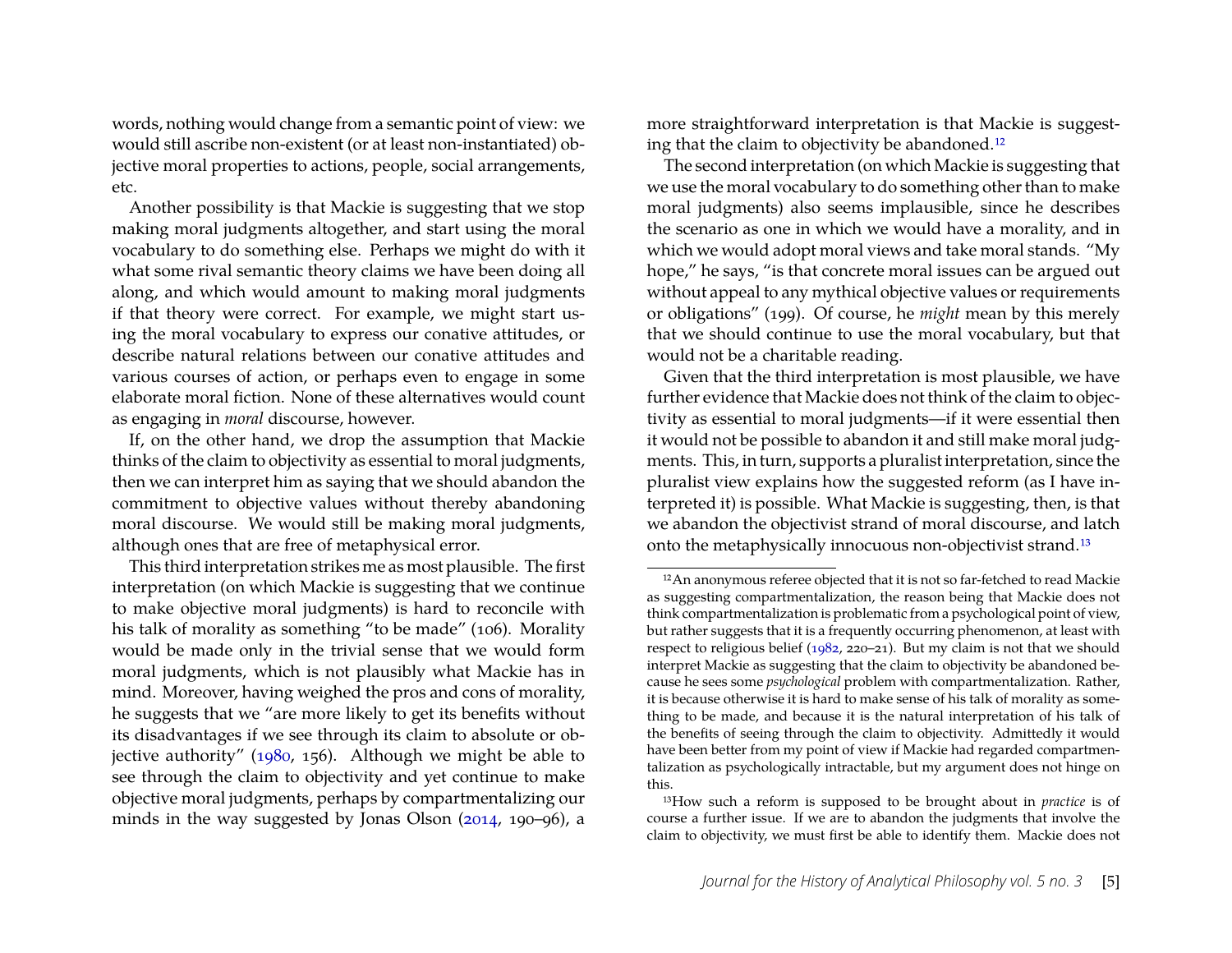#### **3.4. Mackie's clarification of his ontological claim**

Further support for a pluralist interpretation is provided by some remarks that Mackie makes while countering a potential misunderstanding of his ontological claim. He emphasizes that the denial of objective values is a second-order, metaethical, thesis, not a first-order, substantive, moral view. In particular, he stresses that it should not be confused with the substantive view that the currently accepted, conventional morality is corrupt. He then writes:

These first and second order views are not merely distinct but completely independent: one could be a second order moral sceptic without being a first order one . . . . A man could hold strong moral views, and indeed ones whose content was thoroughly conventional, while believing that they were simply attitudes and policies with regard to conduct that he and other people held. (16)

Here Mackie first points out that second-order moral skepticism (that is, the denial of objective values) does not imply first-order moral skepticism (that is, the substantive view that the conventional morality is objectionable). And, interestingly, to illustrate this independence he says that the former is compatible with substantive moral views which line up with the conventional ones.[14](#page-6-0)

In an attempt to reconcile this passage with the standard interpretation, Olson [\(2014,](#page-12-10) 41n75) interprets it as saying that the combination in question is *psychologically* possible. I find this interpretation far-fetched in light of Mackie's agenda in the present context, which is to clarify what the denial of objective values amounts to. Clarifying a claim is a matter of spelling out its *logical* or *inferential* relations to other claims, not pointing out which claims it is psychologically possible to accept in combination with it. Moreover, the psychological possibility seems trivial, as many philosophers (coherently or not) hold strong moral views while adhering to anti-realist positions in metaethics.

Thus, Mackie's point cannot (merely) be that the combination in question is psychologically possible. A more plausible interpretation is that he (also) means to say that the *content* of his ontological view is compatible with the content of first-order moral judgments. It is difficult however to see how he could maintain this if he did not accept a pluralist semantics. If all moral judgments involved the claim to objectivity, the non-existence of objective values would render them all false.

David Enoch [\(2011,](#page-11-5) 42–43) also notes Mackie's compatibility claim, and suggests a different way of reconciling it with the standard interpretation (although he emphasizes that the exegetical issue as such is not his main concern). Enoch writes:

[P]erhaps Mackie thought that his metaethical error theory is not something people thinking about first-order morality should worry about, because—though it has first-order implications—it does not have discriminating implications . . . . [\(Enoch 2011,](#page-11-5) 43)

On this suggestion Mackie's thought goes as follows: although the denial of objective values does falsify moral judgments across the board, it has no implications concerning how to *adjudicate* first-order issues, and so can be safely ignored by those who engage in moral inquiry (assuming that moral inquiry is in some relevant sense ineliminable).

Enoch's reading is implausible, however. Mackie clearly thinks his ontological view has discriminating first-order implications, in that it leads him to think of moral inquiry as a form

discuss this issue explicitly, but my impression is that he would point to the speaker/thinker's *metaethical* beliefs as one important factor. Abandoning the claim to objectivity would then (at least in part) be a matter of abandoning the metaethical belief that there are objective values. How *that* might be achieved is however also a practical issue without any obvious answer.

<span id="page-6-0"></span><sup>&</sup>lt;sup>14</sup>If the denial of objective values is compatible with conventional moral views, then presumably it is compatible also with non-conventional ones. Thus, when Mackie in the above quote says that first- and second-order moral skepticism are "completely independent," he means that they neither imply nor exclude one another.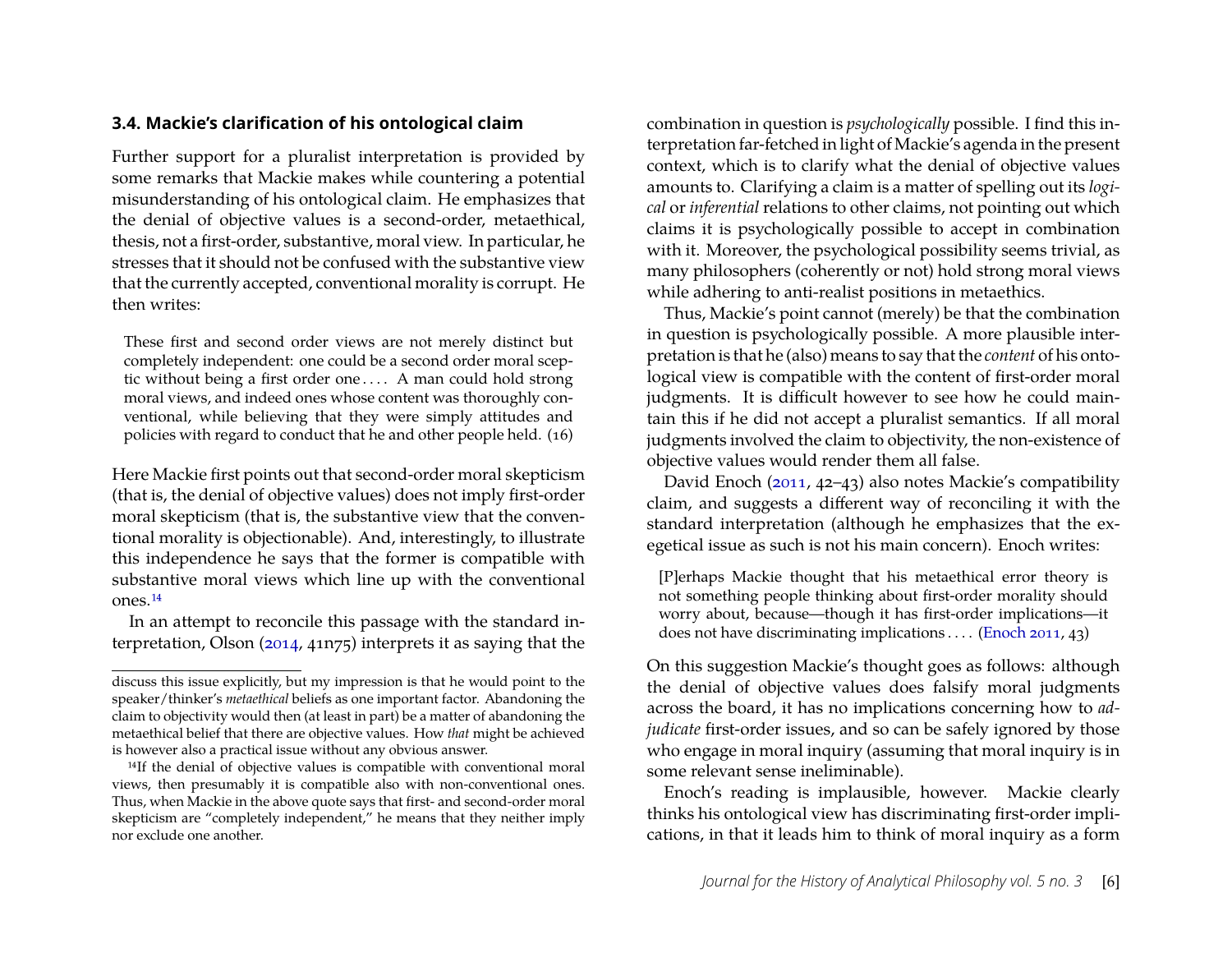of social engineering, which is subject to rather different, more practical, constraints than traditional philosophical inquiry. His dismissal of act utilitarianism as "wholly impracticable" (129) nicely illustrates this point. Hence, Mackie does not think that the denial of objective values is something with which first-order ethics need not concern itself, and so this is not plausibly what he means when he says that the two are "completely independent" (16). As I have suggested, what he has in mind is rather that no first-order moral judgment is logically implied or ruled out by his ontological view (the latter since no such judgment essentially involves the claim to objectivity).

#### <span id="page-7-0"></span>**4. Hybrid Account**

What, then, does the non-objectivist strand of moral discourse amount to? Even though Mackie does not address this issue explicitly, there are passages which suggest that he endorses a kind of "hybrid account," according to which non-objective moral judgments both describe natural facts and express the speaker's conative attitudes.[15](#page-7-1) This account thus combines elements from two semantic theories that Mackie explicitly rejects when offered as *complete* accounts of our actual moral thought and talk, namely *non-cognitivism* and *naturalism* (32–35).[16](#page-7-2) I will now offer some support for this reading.

#### **4.1. Speaking within the morality institution**

Mackie contrasts objective requirements with what he calls "institutional" ones (82). Institutional requirements are intimately bound up with the workings of some form of human social practice (an institution), in which the participants conform to certain behavioral patterns, and put socially backed (and perhaps enforced) pressure on each other to thus conform (80–82). Mackie points to the rules of chess to illustrate the nature of institutional requirements (80–81). Other examples that come to mind are rules of grammar or spelling, or requirements of fashion or etiquette.

In addition to non-moral institutions like the game of chess, Mackie thinks there is also an institution of *morality*.[17](#page-7-3) Just like the institution of chess requires that its participants do not move rooks diagonally, the morality institution requires of its participants not to steal, kill, break promises, etc. This talk of an institution requiring something is just a metaphorical way of talking about requirements which the participants, through complex patterns of social interaction, impose upon themselves and each other. As Mackie puts it, institutional requirements "are constituted by human thought, behaviour, feelings, and attitudes" (81).

Now, facts about what the institution of morality requires can be stated without making any moral judgment, even using seemingly moral expressions such as "stealing is wrong." As Mackie puts it, such expressions can be used elliptically to describe the institution and its requirements "from the outside" (67), in which case we merely report a "sociological fact" [\(1980,](#page-12-2) 98n2). But we can also use this same language to "speak within the institution," whereby the description of the institutional requirement is imbued with "evaluative and prescriptive force"  $(68)$ , and thus counts as a moral judgment.<sup>[18](#page-7-4)</sup>

<span id="page-7-2"></span><span id="page-7-1"></span><sup>15</sup>See [Schroeder](#page-12-15) [\(2009\)](#page-12-15) for a critical survey of different views of this type. 16For classical statements of non-cognitivism, see [Ayer](#page-11-6) [\(1946\)](#page-11-6), [Stevenson](#page-12-16) [\(1944\)](#page-12-16), and [Hare](#page-11-7) [\(1952\)](#page-11-7). For influential statements of naturalism, see [Wester](#page-12-17)[marck](#page-12-17) [\(1932\)](#page-12-17), [Firth](#page-11-8) [\(1952\)](#page-11-8), and [Foot](#page-11-9) [\(1972\)](#page-11-9).

<span id="page-7-3"></span><sup>&</sup>lt;sup>17</sup>Or, rather, he appears to hold that there are several institutions which have the common property of being moral institutions, such as the institution of promising (which he focuses on) or the "institution of helping others" (79). It is not clear however by what criteria the moral institutions are to be distinguished from the non-moral ones, such as chess-playing. For example, are the institutions of etiquette or fashion moral institutions?

<span id="page-7-4"></span><sup>18</sup>According to Mackie, John Searle's [\(1964\)](#page-12-18) famous challenge to Hume's Law fails partly due to equivocation on these two ways of speaking (66–72).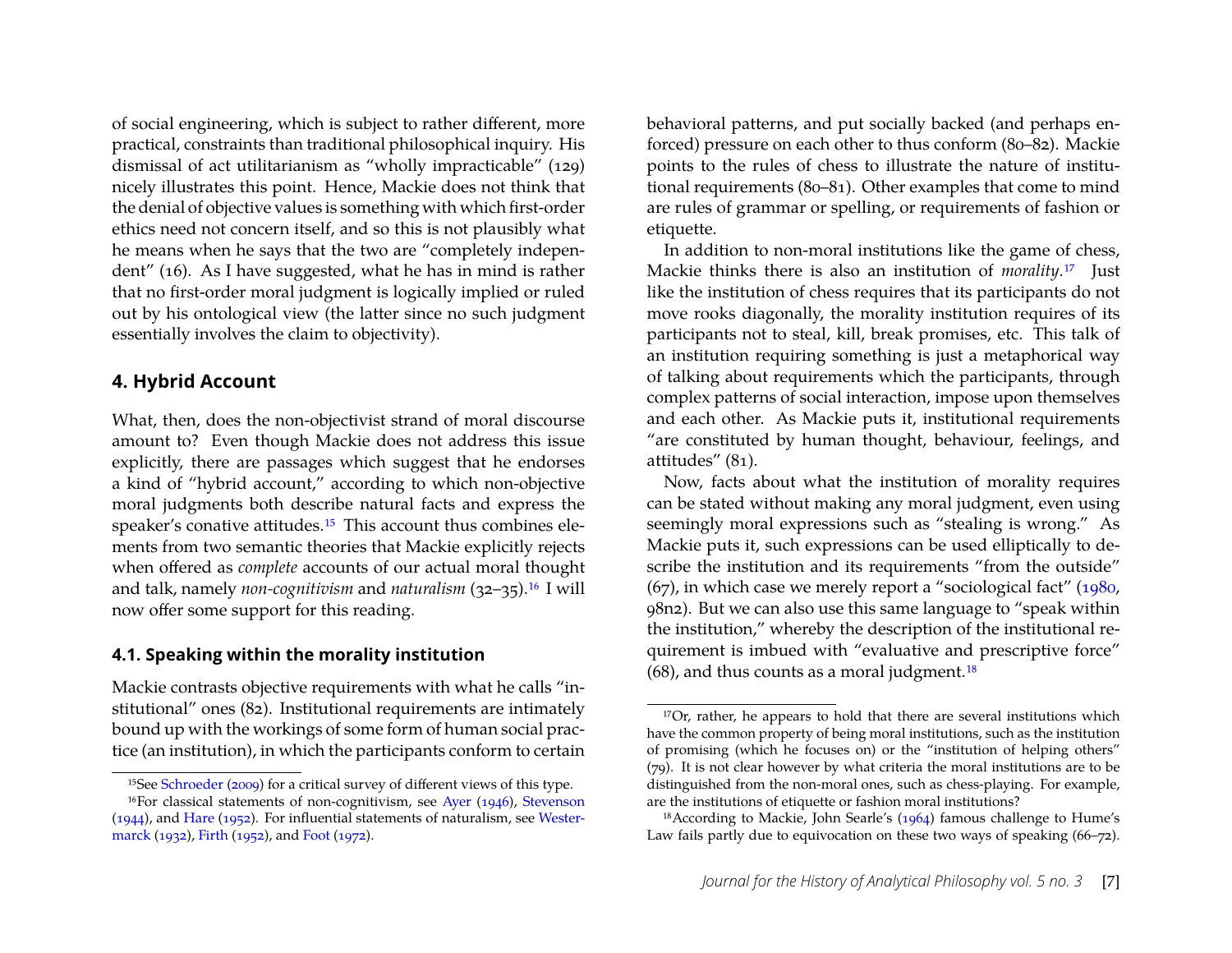It is not entirely easy to get a clear view of how Mackie thinks speaking within an institution differs from describing it from the outside. One possibility, congenial with the standard interpretation, is that a person who speaks within an institution believes or claims that the institution or its requirements are backed up by *objective* requirements. This does not seem to be what Mackie has in mind, however. First, he explicitly distinguishes between within-institutional judgments and judgments about objective prescriptions (69, 72). Secondly, the account is supposed to apply generally, and it would be odd if one had to believe or claim for example that the rules of chess are objectively sanctioned in order to speak within the chess-institution.

Rather, my impression is that the difference Mackie sees between the two ways of speaking has to do with certain *noncognitive* aspects of the speaker or thinker. To speak within an institution is "to endorse the institution in a substantial way, to adopt and support certain distinctive patterns of behaviour and to condemn others" (72); someone who speaks within an institution "joins in expressing its demands" (75). This sounds like something non-cognitive.

This interpretation also gains support from Mackie's remark that "[t]o speak within an institution is . . . to speak in those distinctive ways by speaking and thinking in which the participants help to constitute the institution" [\(1977,](#page-12-0) 81; see also [1980,](#page-12-2) 98n2). According to Mackie, an institution is constituted by the participants putting socially sanctioned pressure on each other (and themselves) to behave in certain characteristic ways (80–82). The relevant psychological states thus need to be motivationally efficacious, which suggests that Mackie has desire-like attitudes in mind.

The difference, then, between speaking within an institution and describing it from the outside is a matter of having and

expressing certain non-cognitive mental states in relation to the institution and its requirements. Thus, if I say that it is wrong to steal, speaking within the morality institution, then I am stating that there is an institutional requirement not to steal (this is the naturalist part), but I am also expressing certain conative attitudes pertaining to this institutional requirement (this is the non-cognitivist part).

This account of the non-objectivist strand squares with my above interpretation of Mackie's reform proposal for moral discourse, and it is easy to reconcile with his talk of morality as something "to be made" and its object being "to decide what to do" (106). Once we abandon the old project of finding objective moral truths, what remains is to collectively shape the morality institution, the purpose of which is precisely to help us decide what to do (in particular to put pressure on individuals to act in ways that are collectively beneficial).[19](#page-8-0)

#### **4.2. A further complexity**

On my interpretation Mackie thus maintains that there are two different ways of making moral judgments. One way is to ascribe to something an objective value-property. The other is to state an institutional fact while simultaneously expressing certain conative attitudes. His view is in fact even more complicated. Having distinguished between "the alleged objective intrinsic requirement" and "the speaker's own endorsement of an institution and its demands" (72), Mackie goes on to say that these . . .

. . . do not normally occur in isolation, and views which single out any one of them as *the* meaning of moral terms are implausible and indeed incorrect analyses of ordinary moral language. (72, emphasis in original)

For a related criticism of Searle's argument, and for helpful disambiguation of the is–ought gap, see [Pigden](#page-12-19) [\(2016\)](#page-12-19).

<span id="page-8-0"></span><sup>19</sup>This shaping of the morality institution is presumably what Mackie has in mind with the phrase "inventing right and wrong" from the subtitle to *Ethics*.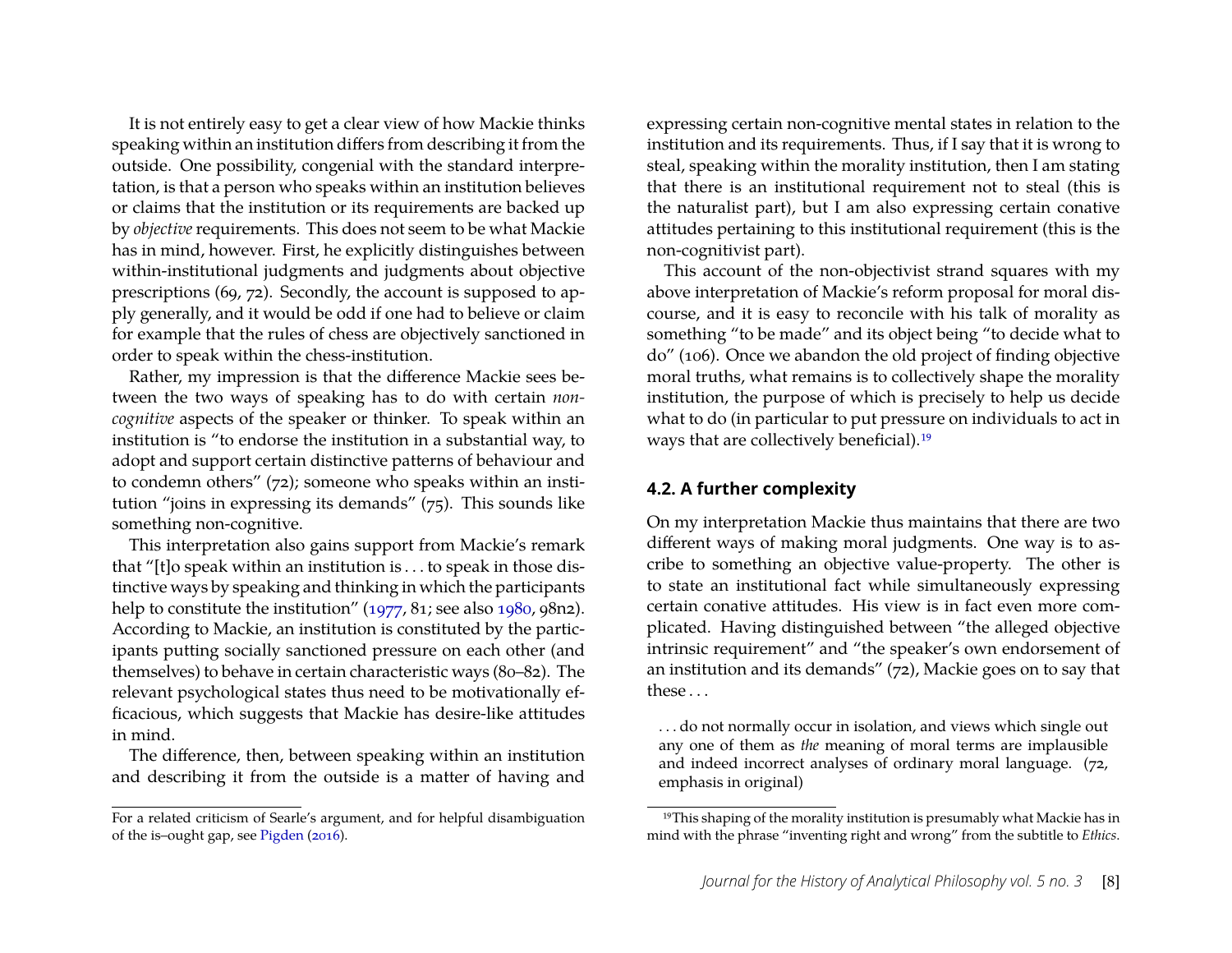This remark is congenial with my interpretation, but it also suggests that Mackie thinks the two meanings are usually, but not always, intertwined.[20](#page-9-1) Thus, in most cases when we say for example that some act morally ought to be performed, we are saying something with a composite meaning: we are saying that the act is objectively required, and that it is institutionally required, and in addition we are expressing certain conative attitudes in relation to this institutional requirement.[21](#page-9-2)

What emerges is thus a rather complex moral semantics, much more so than is usually thought.<sup>[22](#page-9-3)</sup> But this should not be surprising in light of Mackie's warning that . . .

. . . [t]he more work philosophers have done on meaning, both in ethics and elsewhere, the more complications have come to light. It is by now pretty plain that no simple account of the meanings of first order moral statements will be correct, will cover adequately even the standard, conventional, senses of the main moral terms  $\dots$  (20)

By "simple account" I take it that Mackie has in mind classical accounts such as non-cognitivism, naturalism, and indeed the view that he himself accepts on the standard interpretation. According to such accounts there is a single analysis that applies to all moral judgments, and on this analysis there is a single semantic function that they all perform. If I am right Mackie rejects both these notions.[23](#page-9-4)

#### <span id="page-9-0"></span>**5. A More Defensible Error Theory?**

As we have seen, there is a lot to suggest that the standard interpretation of Mackie's moral semantics is mistaken. I conclude that Mackie accepts neither  $(1)$  that all moral judgments involve the claim to objectivity, nor [\(2\)](#page-2-4) that the commitment to objective values is an essential feature of moral judgments. Instead he endorses a more complicated semantic view, according to which there are different kinds of moral judgments, some of which are purely institutional. Thus, Mackie's error theory should not be

<span id="page-9-1"></span><sup>20</sup>This explains what Mackie means when he says that "most people in making moral judgements implicitly claim, *among other things*, to be pointing to something objectively prescriptive" (35, emphasis added).

<span id="page-9-2"></span><sup>&</sup>lt;sup>21</sup>If this is right, and since Mackie says that most moral judgments are false (35), I take it that he thinks judgments with this composite meaning are false. Another possibility however is that they lack truth-value, due to having a non-cognitive component.

<span id="page-9-3"></span><sup>22</sup>An anonymous referee objected that the interpretation offered here makes it puzzling why Mackie does not acknowledge a debt to Richard Robinson, who put forward a similar view in "The Emotive Theory of Ethics" [\(1948\)](#page-12-20). Roughly put, Robinson's view is that moral judgments simultaneously ascribe (non-existent) objective moral properties and express conative attitudes [\(1948,](#page-12-20) 79–86). However, although there is this similarity, Robinson's view is importantly different from the one I have ascribed to Mackie. First, although Robinson [\(1948,](#page-12-20) 84) recognizes a certain degree of indeterminacy in the descriptive content of actual moral judgments, his view is not pluralist in the sense that it ascribes to them *variable* content. Secondly, it is no part of Robinson's view that moral judgments are descriptive of institutional requirements. Thus, it is not clear that Mackie's view is any less reminiscent of Robinson's on the standard interpretation.

<span id="page-9-4"></span><sup>23</sup>An anonymous referee suggested that my interpretation may be anticipated in David Phillips' "Mackie on Practical Reason" [\(2010\)](#page-12-21). Phillips ascribes to Mackie a "presupposition approach," according to which all evaluative/normative judgments make implicit appeal to some presupposed standard provided by the context [\(2010,](#page-12-21) 89–90). Sometimes the presupposed standard is institutional, as in Mackie's examples of "the grading of apples" and "the awarding of prizes at sheepdog trials" (26). Sometimes the presupposed standard is rather an agent's desire, as in the case of hypothetical imperatives. And sometimes the presupposed standard is objective, as in the case of categorical imperatives.

Phillips' interpretation is similar to mine in that it ascribes to Mackie a kind of pluralist semantics, according to which the propositional content of evaluative/normative thought and talk varies with contextual factors. However, the two interpretations are different in that I have focused specifically on Mackie's view of *moral* judgments, whereas Phillips ascribes to him a view of how evaluative/normative judgments function in general. Furthermore, the two interpretations are mutually independent in that neither presupposes the truth or falsity of the other. (Adopting Phillips' interpretation would however require a slight reformulation of my main claim. I would have to say instead that, according to Mackie, it is not an essential feature of moral judgments to presuppose objective standards, and that at least some actual moral judgments presuppose only institutional standards.)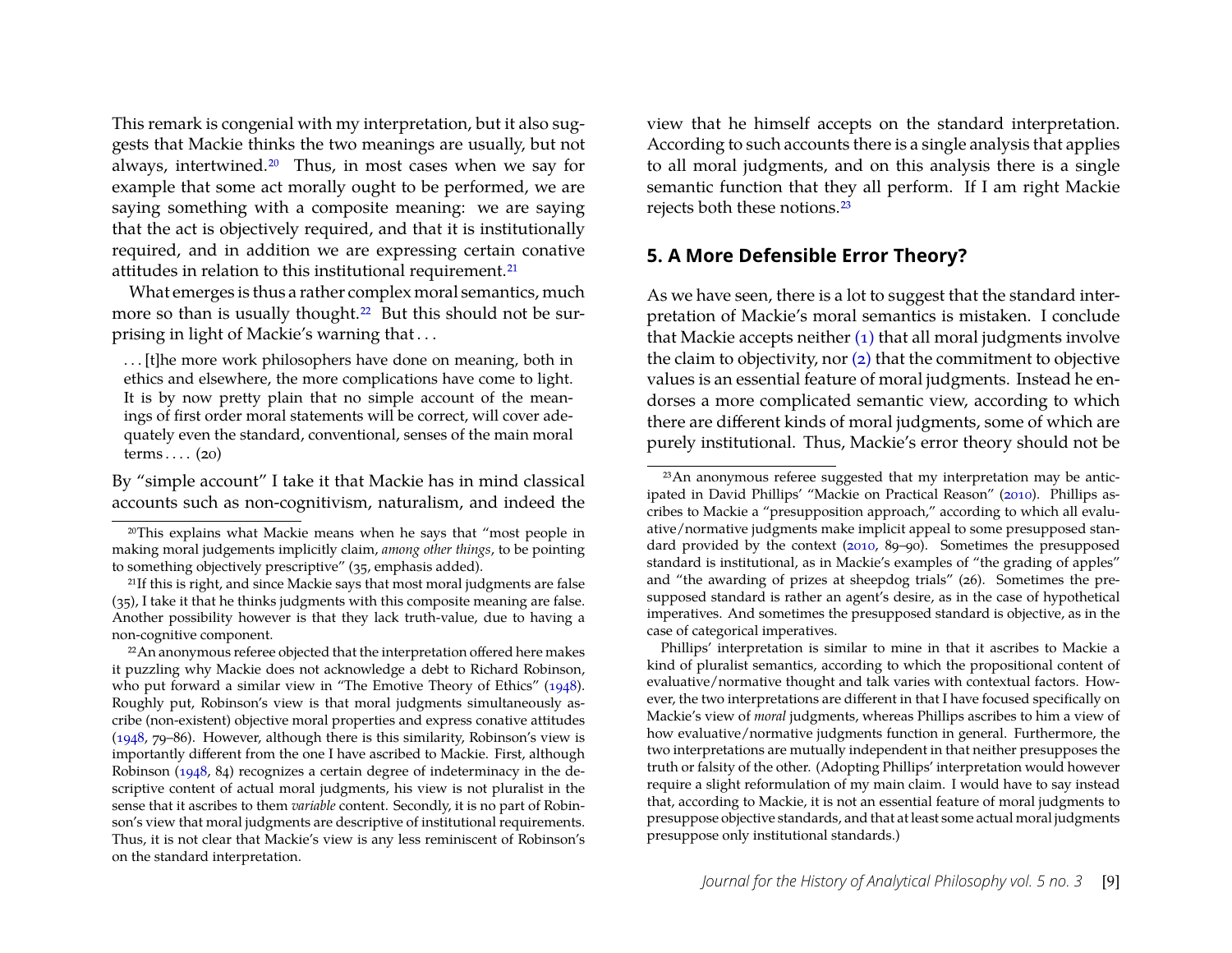understood the way it usually is, as the view that all moral judgments are false. His view is rather that *most* moral judgments are false, specifically those that involve the claim to objectivity.

Does this interpretation give Mackie a more defensible metaethical view, all things considered? This question raises many controversial metaethical issues, which I cannot do justice to here. Still, let me point to a consideration that significantly favors an affirmative answer.

It is one thing to assess how the above pluralist-hybrid semantics fares in comparison to the simpler view ascribed to Mackie by the standard interpretation, when these are looked at in isolation. Even if such a comparison should turn out to favor the latter, when conjoined with the denial of objective values (which we cannot avoid ascribing to Mackie anyway) the former does have an important advantage: it allows Mackie to deflect what would otherwise be a forceful argument against his error theory. The argument (sometimes referred to as the *Moorean* argument) goes as follows:

Mackie's error theory implies that *nothing* is morally right or wrong. But some things *are* morally right or wrong, and obviously so. For example, it is wrong to pour gasoline on a cat and set it on fire, just for a little bit of fun. Hence, Mackie's error theory is false.

This argument is potentially devastating in all its simplicity. It draws our attention to the fact that we face a choice: either deny Mackie's error theory, as construed by the standard interpretation, or conclude that all of our first-order moral convictions are false. At least some of these are about as compelling as any claim can be, and it is *prima facie* unlikely that a controversial philosophical theory could get the kind of leverage required to overturn them.[24](#page-10-0)

Assuming the standard interpretation, then, it is safe to say that the Moorean argument puts serious pressure on Mackie's error theory. $25$  But the pressure evaporates on a pluralist interpretation, since there will be no implication that nothing is morally right or wrong. More specifically, if we can speak within the institution of morality without committing ourselves to objective values, then their denial will not (or at least need not) contradict any first-order moral claim. Thus, we will not have to choose between denying Mackie's error theory or our first-order moral convictions.

One might worry, however, that the partly non-cognitivist semantics I have ascribed to Mackie makes his view vulnerable to a similar and perhaps equally powerful argument. Although

<span id="page-10-0"></span><sup>&</sup>lt;sup>24</sup>This point is stressed by [Dworkin](#page-11-10) [\(1996,](#page-11-10) 117–18) and [Huemer](#page-12-22) [\(2005,](#page-12-22) 115– 17). See also [Enoch](#page-11-5) [\(2011,](#page-11-5) 261–62).

<span id="page-10-1"></span><sup>25</sup>Perhaps Mackie could deal with the Moorean argument by offering a debunking explanation of our first-order moral convictions, as suggested by [Olson](#page-12-10) [\(2014,](#page-12-10) 141–48). Such a strategy proceeds in two steps. The first step consists in an empirical conjecture to the effect that the best explanation, judged by ordinary scientific standards, of why we have certain moral convictions does not presuppose that those convictions are true. The second step is epistemological. It assumes the empirical conjecture, and infers from it that our moral convictions do not enjoy positive epistemic status. Thus, no matter how compelling they may seem to us, the first-order moral claims appealed to by the Moorean argument lack credibility.

It is doubtful that this strategy works, however, since it appears selfdefeating. The underlying epistemological rationale is that beliefs which are not best explained by the truth of their content lack positive epistemic status. Does belief in this principle enjoy positive epistemic status? According to the principle itself, this is so only if the best scientific explanation of why it is held presupposes its truth. And that does seem rather far-fetched. Thus, unless proponents of the debunking strategy can point to some relevant difference between moral beliefs and epistemological beliefs, such that only the former are subject to the explanatory requirement, we should conclude that the debunking strategy fails. (Note, however, that even if the debunking strategy cannot show that our moral convictions *lack* credibility, it may still defeat one potential reason for thinking that they *do* have credibility. It might be suggested that our moral convictions enjoy positive epistemic status, since their truth is part of the best explanation of why we have them. If the empirical part of the debunking strategy is correct, then this argument has a false premise.)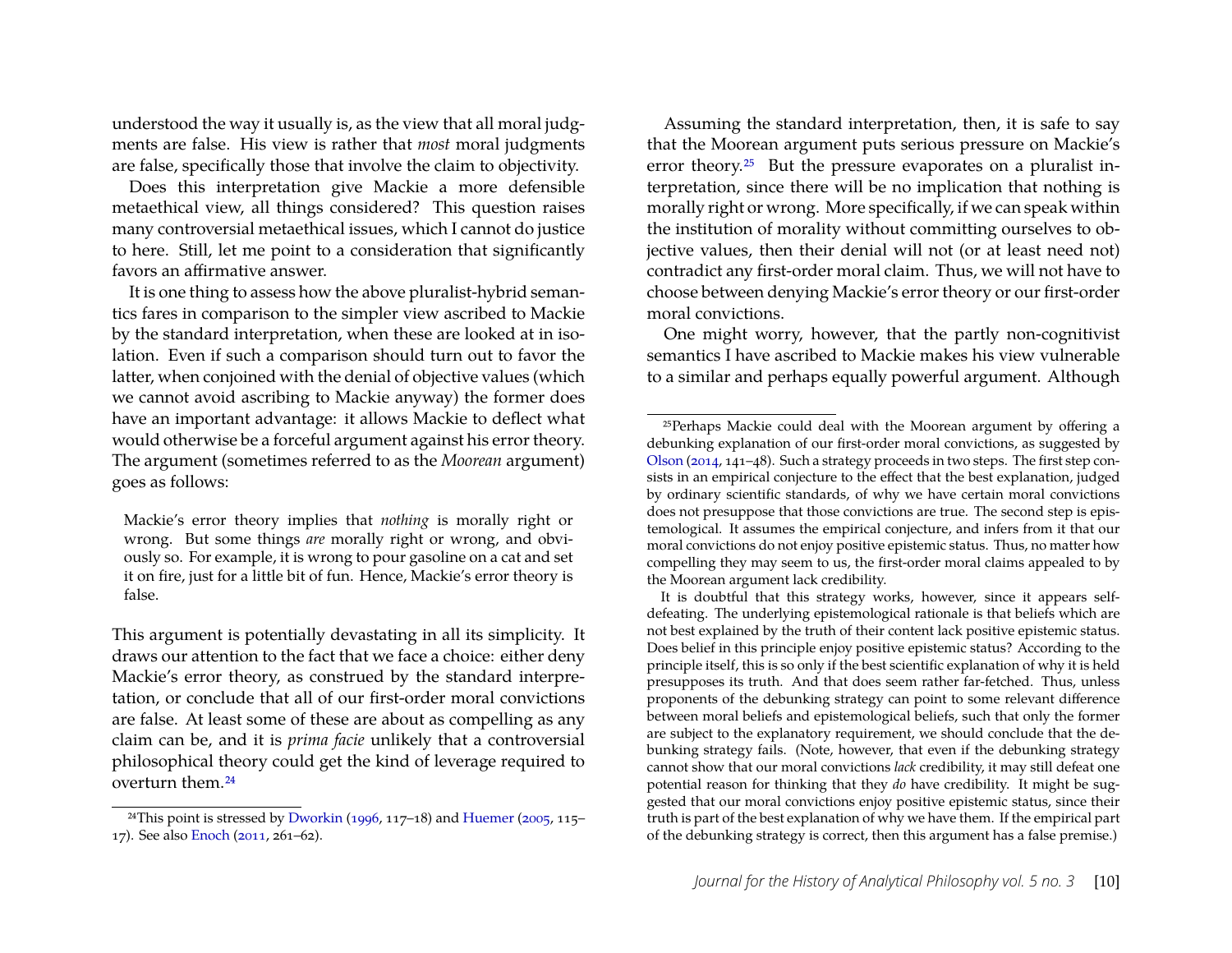no within-institutional moral judgment will be rendered false, they might all be rendered *neither true nor false*, at least assuming a correspondence theory of moral truth. Thus, while it will not be false that setting cats on fire for fun is wrong, it may not be true either. Perhaps, then, not much is gained by adopting my interpretation.[26](#page-11-11)

But this new argument is not equally powerful. Consider the following two claims:

- <span id="page-11-12"></span>(i) Setting cats on fire for fun is wrong.
- <span id="page-11-13"></span>(ii) It is true that setting cats on fire for fun is wrong.

On the standard interpretation Mackie's error theory contradicts both [\(i\)](#page-11-12) and [\(ii\).](#page-11-13) On my interpretation [\(ii\)](#page-11-13) may be rendered meaningless, but [\(i\)](#page-11-12) is left untouched. And I submit that, pretheoretically, [\(i\)](#page-11-12) is far more compelling than [\(ii\).](#page-11-13) While there are powerful intuitions directly underpinning [\(i\),](#page-11-12) it is a further and theoretically loaded question whether [\(ii\)](#page-11-13) follows from [\(i\)](#page-11-12) and thus gains support from them; [\(ii\)](#page-11-13) is not an item of common sense in its own right.<sup>[27](#page-11-14)</sup> At least with respect to the Moorean argument, then, I conclude that the interpretation offered here does give Mackie a more defensible position.

#### **Acknowledgements**

For helpful comments, I thank Per Algander, Lars Bergström, Karin Enflo, Nils Franzén, Jonas Olson, Olle Risberg, several anonymous referees, and, especially, Jens Johansson.

#### **References**

<span id="page-11-6"></span>Ayer, A. J., 1946. *Language, Truth, and Logic,* 2nd ed. New York: Dover.

<span id="page-11-3"></span>Berker, Selim, 2011. "Lecture 4: Other Interpretations of Mackie." [http://isites.harvard.edu/fs/docs/icb.](http://isites.harvard.edu/fs/docs/icb.topic972109.files/phil173-2011-lec4-garner.pdf) [topic972109.files/phil173-2011-lec4-garner.pdf](http://isites.harvard.edu/fs/docs/icb.topic972109.files/phil173-2011-lec4-garner.pdf), accessed 6 September 2014.

- <span id="page-11-4"></span>Brink, David, 1984. "Moral Realism and the Sceptical Arguments from Disagreement and Queerness." *Australasian Journal of Philosophy* 62: 111–25.
- <span id="page-11-10"></span>Dworkin, Ronald, 1996. "Objectivity and Truth: You'd Better Believe It." *Philosophy and Public Affairs* 25: 87–139.
- <span id="page-11-5"></span>Enoch, David, 2011. *Taking Morality Seriously: A Defense of Robust Realism*. Oxford: Oxford University Press.
- <span id="page-11-0"></span>Finlay, Stephen, 2008. "The Error in the Error Theory." *Australasian Journal of Philosophy* 86: 347–69.
- <span id="page-11-8"></span>Firth, Roderick, 1952. "Ethical Absolutism and the Ideal Observer." *Philosophy and Phenomenological Research* 12: 317–45.
- <span id="page-11-9"></span>Foot, Philippa, 1972. "Morality as a System of Hypothetical Imperatives." *The Philosophical Review* 81: 305–16.
- <span id="page-11-2"></span>Francén Olinder, Ragnar, 2012. "Moral and Metaethical Pluralism: Unity in Variation." *The Southern Journal of Philosophy* 50: 583–601.
- <span id="page-11-1"></span>Gill, Michael B., 2009. "Indeterminacy and Variability in Meta-Ethics." *Philosophical Studies* 145: 215–34.
- <span id="page-11-7"></span>Hare, R. M., 1952. *The Language of Morals*. Oxford: Clarendon Press.

<span id="page-11-14"></span><span id="page-11-11"></span><sup>26</sup>I thank an anonymous referee for pressing this point.

<sup>&</sup>lt;sup>27</sup> Another possible strategy for countering the argument would be to adopt a deflationary account of moral truth, on which [\(ii\)](#page-11-13) would have the same meaning as [\(i\),](#page-11-12) and consequently would be left untouched as well. However, since Mackie [\(1970;](#page-12-23) [1973,](#page-12-24) chap. 2) accepted a correspondence theory of truth and criticized deflationary accounts, he would presumably resist such a move.